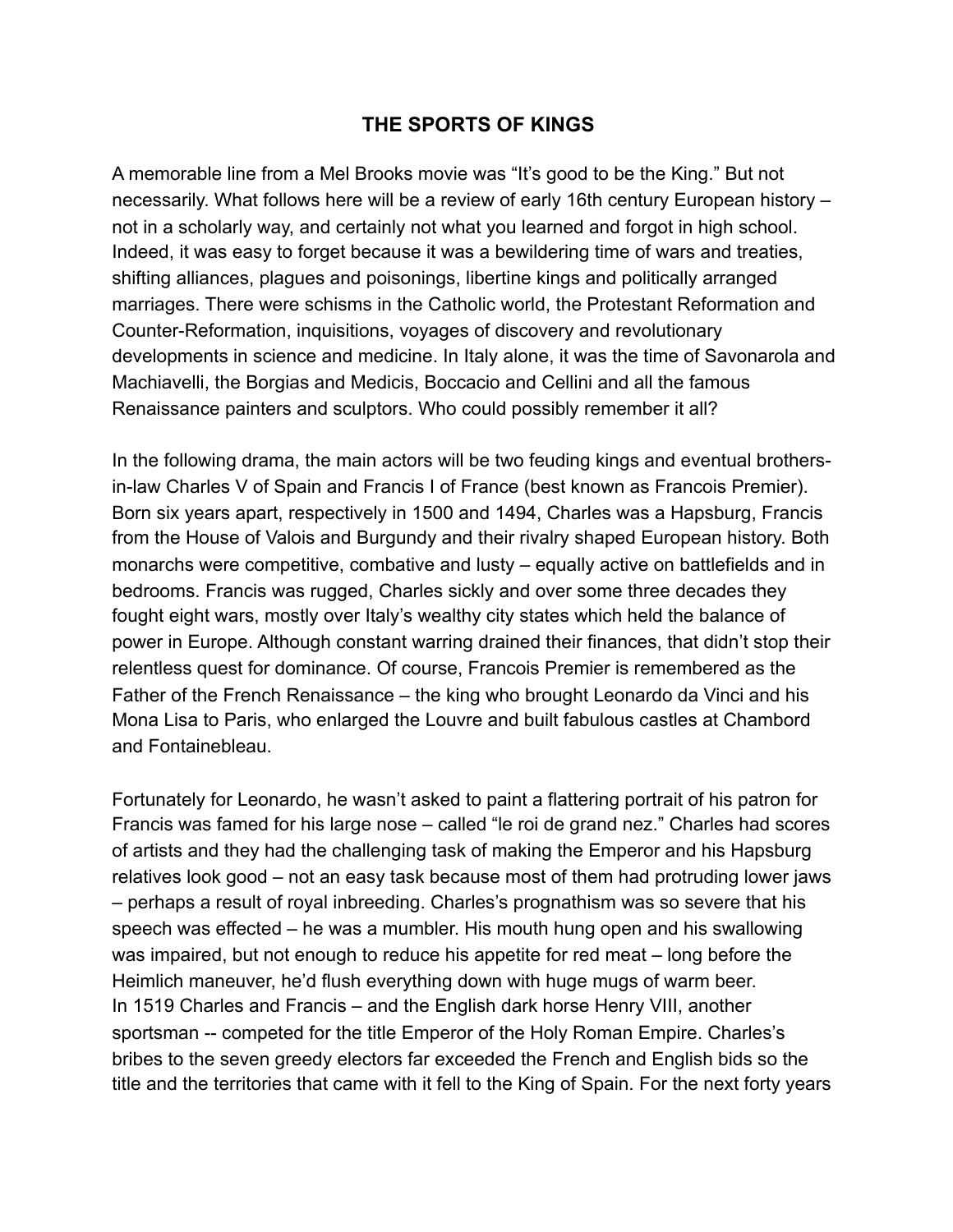Charles V was the most powerful monarch of Europe, although as Voltaire said, "the Holy Roman Empire wasn't Holy, or Roman or an Empire." Although Charles and Francis were frequent rivals in war and politics, when one was sick, the other was always ready to loan one of his best court doctors – which leads us to the first of three vignettes that might help explain their characters and the times they lived in.

## THE "JEW DOCTOR":

This story may sound apocryphal but it has a claim to authenticity since it was written in 1575, just about a half century after the supposed event.

 *When Francis de Valois, king of France, was seized with a very tedious sickness, and the physicians of his house and court could give him no ease, he said that every time the fever returned, that it was not possible for any Christian physician to cure him...He ordered a courier to be dispatched to Spain, to [ask] the Emperor Charles the fifth, to send a Jew doctor, the best of all the court.…There was no little laughing in Spain at his request, and all concluded that it was no other than the conceit of a man with fever...They sent him a physician newly turned Christian, hoping thereby to comply with the king's request and when the "Jew doctor" arrived at the French court, in order to break the ice, King Francis jokingly asked whether the Jew doctor wasn't tired from waiting so long for the Messiah to appear. But the Spaniard wasn't amused and indignantly replied that now he was a sincere Christian. Well this wasn't what Francis wanted to hear. Then said the king, be gone to your own country in good time, for I have Christian physicians enough in my own court and house. I took you to be a Jew,*  who in my opinion are those that have a natural ability for cures. And so [the king] *took leave of him without allowing [the doctor] to feel his pulse or examine his urine, or [ask] the least word concerning his distemper, and forthwith sent to Constantinople for a Jew who recovered him only with milk of a she-ass.*

The story makes several important points:

1. During the 16th century Jewish doctors were in short supply in Europe – but not in the Ottoman Empire where they prospered. In fact the ruling Sultans were amazed that the usually sensible European Kings were so eager to expel their Jews who, after all, were talented and productive. Indeed, many Jewish doctors served as court physicians in Constantinople.

2. The few Jewish physicians who remained in Europe retained a certain mystique because reputedly they were skilled in kabbalistic treatments, folk remedies and could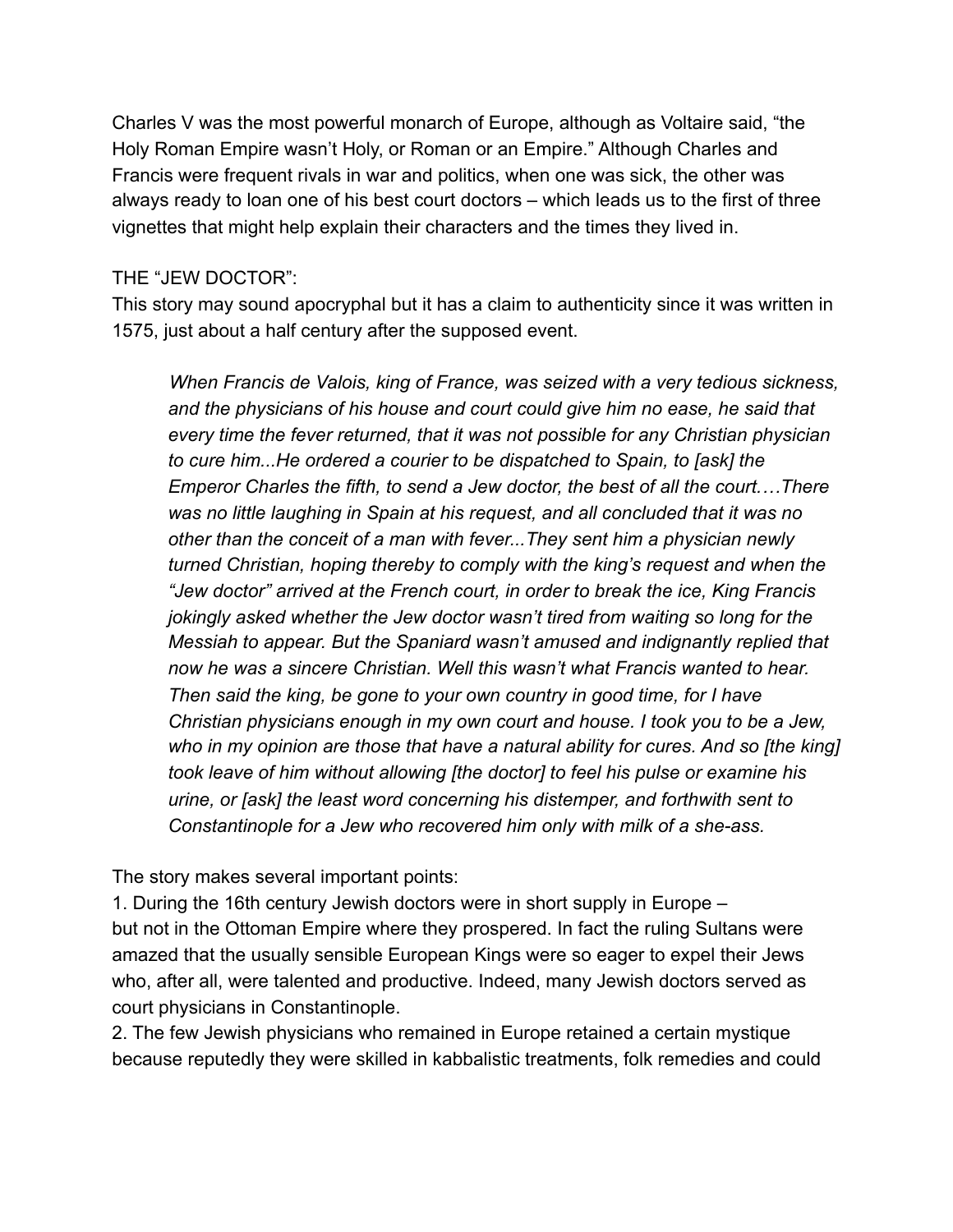read Arabic medical texts. Even as Jews in general were reviled, royal and ecclesiastical elites revered -- and sometimes feared Jewish doctors.

3. Even for conversos – New Christians -- life could be hard because they always were suspected of secretly Judaizing.

For example, let's consider the fates of two 16th century Jewish doctors. In 1553 Michael Servetus (a.k.a. Villeneuve) was burned at the stake in Geneva for his public stance against Calvinism; later, for good measure, he was burned again in effigy by the Catholic Inquisition. More than four centuries later when modern scholarship proved that Servetus was descended on his mother's side from a prominent Jewish family of Aragon, he was not burned a third time. Similarly, the corpse of the famous Portuguese *converso* doctor Garcia d'Orta (1501-1568) was exhumed twelve years after his natural death in Goa. A relative had confessed under torture to Judaizing and implicated his cousin, so the doctor's bones were dug up, an auto-da-fe performed and his ashes thrown into the sea. The Inquisition meant business.

## THE FRENCH KING'S "CONTINENCE"

The 19th century French novelist Honore Balzac once wrote a raunchy short story about Francois Premier. ("The Continence of King Francis I" can be read on the Internet or look for it in volume two of Balzac's "Droll Stories.") Balzac described events in 1525 after Francis was defeated and captured by Charles at the Battle of Pavia. He'd fought bravely, continuing after his horse was shot from under him, but 10,000 French soldiers and mercenaries were killed – their pikes no match for Spanish muskets. Francis wrote to his mother: "All is lost save honor – and my skin which is safe." His skin may have been intact but, as we'll soon see, he had other body parts to worry about. Francis was moved for safe keeping to a fortress in Madrid where he remained for about a year. Be aware that this is not the official history but is a product of Balzac's ribald imagination. These are his words in translation:

 *Emperor Charles V kept him carefully locked up...in one of his castles in which our defunct sire, of immortal memory soon became listless and weary, seeing that he loved the open air, and his little comforts, and no more understood being shut up in a cage than a cat would folding up lace. He fell into moods of such strange melancholy that his letters [home] knowing the great lechery of the king, determined, after mature deliberation, to send Queen Marguerite [his sister] to him, from whom he would doubtless receive alleviation of his sufferings, that*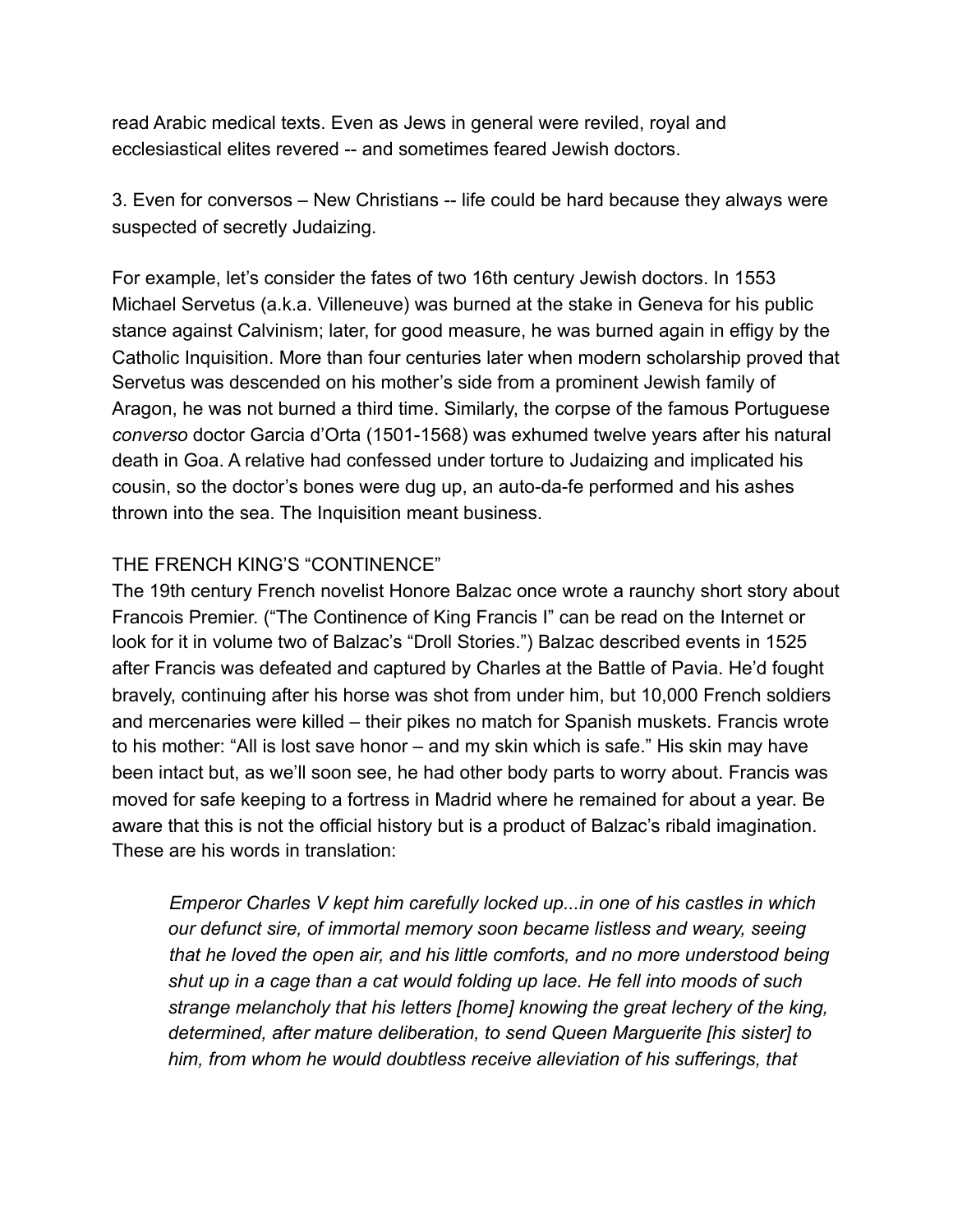*good lady being much loved by him, and merry, and learned in all necessary wisdom.*

 *But the queen was worried about what might happen in the cell and sent to Rome for advance absolution from the pope for whatever petty sins might be committed in order to cure the king's melancholy. The pontiff, no stranger to such matters, promised salvation for the queen's soul and the king's body which he said would be without prejudice to God. The ladies of the court all said that they'd happily go but they distrusted Charles V who had so cruelly created this deplorable abstinence -- for the lack of amorous exercise was so vexatious to a prince who was much accustomed to it. The queen said that she wished she had wings to fly to him, but alas, the trip by relays of mules over snow-covered mountains would be long and treacherous and, meanwhile, the king found himself pressed by unsatisfied desire than he had ever been before, or would be again. In this reverberation of nature, the king opened his heart to the* 

 *Emperor Charles, in order that he might be provided with a merciful specific, urging upon him that it would be an everlasting disgrace to one king to let another die for lack of gallantry. The Castilian showed himself to be a generous man. Thinking that he would be able to recuperate himself for the favor granted, out of his guest's ransom, he hinted quietly to the people commissioned to guard the prisoner, that they might gratify him in this respect.* 

 [Captain Alarcon who was assigned to the job saw an opportunity for he had designs on a French estate and title.] *When the captain came into the chamber of the French king, he asked him respectfully if it was his good pleasure to permit him an interrogation on a subject concerning which he was as curious as about papal indulgences? To which the prince, casting aside his hypochondriacally demeanor, and twisting around on the chair, gave a sign of consent. The captain begged him not to be offended at the license of his language, and confessed to him that he, the king, was said to be one of the most amorous men of France, and he would be glad to learn from him if the ladies of his court were expert in the science of love. The poor king, calling to mind his many adventures gave vent to a deep sigh, and exclaimed that no woman of any country knew better than the ladies of France the secrets of this alchemy; and at the remembrance of the savory, gracious, and vigorous fondling of one alone, he felt himself the man, were she within his reach, to clasp her to his heart, even on a rotten plank a hundred feet above a precipice.*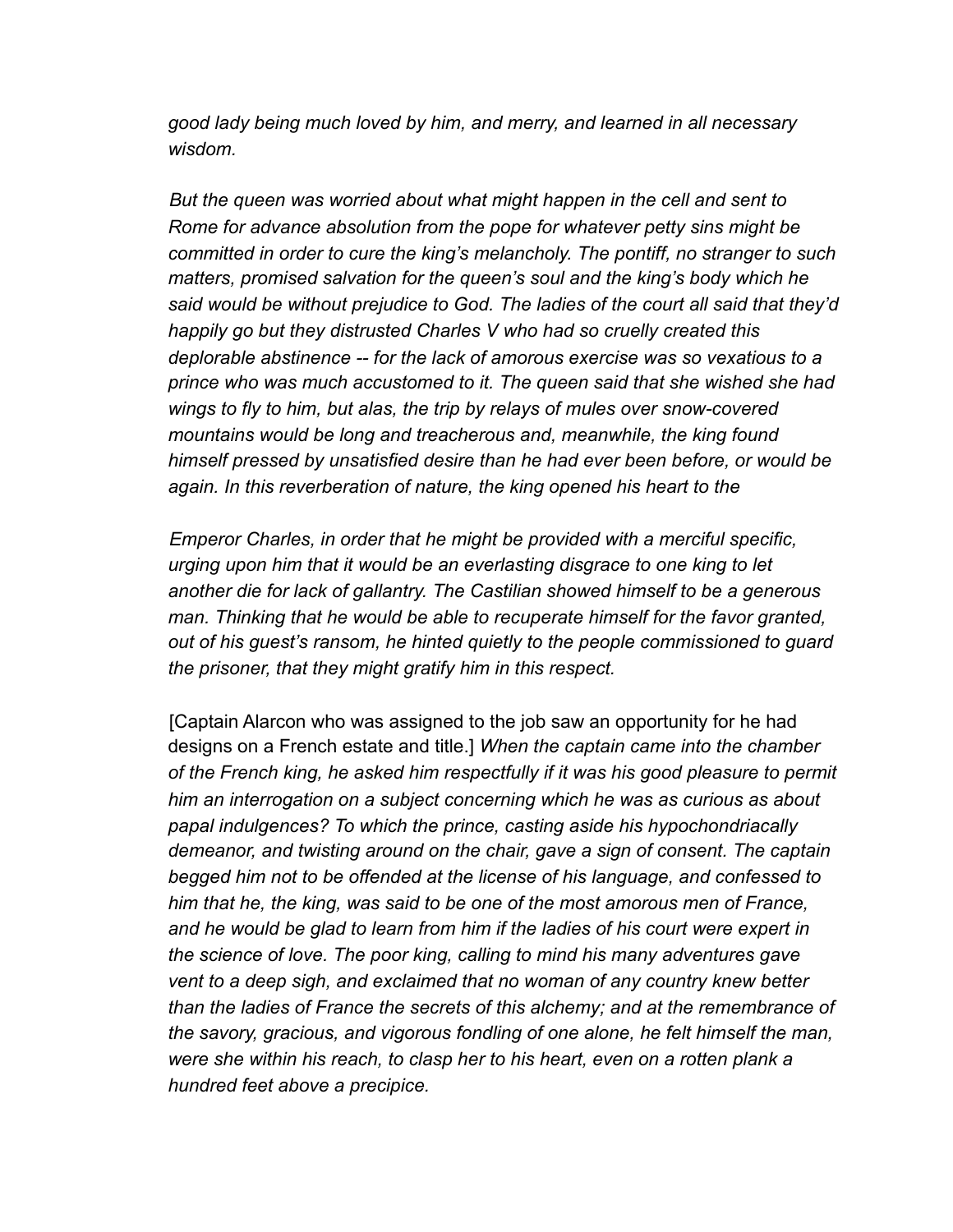[Now the captain] *began to defend the Spanish ladies, declaring that in Castile alone was love properly understood...and if the Lord king would wager one of his*  best and most profitable manors in the kingdom of France, he would give him a *Spanish night of love...which would draw the king's soul from his body. "Done" said the king jumping up from his chair [and he agrees.] The captain who was acquainted with the Donna of the Cardinal Archbishop of Toledo, requested her to smother the Kiing of France with kindness, and demonstrate to him the great advantage of the Castilian imagination over the simple movement of the French.* 

 *To which the Marchesa consented for the honor of Spain, and also for the pleasure of knowing of what paste God made kings, a matter in which she was ignorant, having experienced only of the princes of the Church. Thus she came passionate as a lion that has broken out of his cage, and made the bones of the king crack, in a manner that would have killed any other man. But the abovenamed lord was so well furnished, so greedy, and so well bitten, that he no longer felt a bite; and from this terrible duel the Marchesa emerged abashed, believing that she had had the devil to confess.*

 *[The next morning the captain came to claim his reward, but was abashed when the king said that] the Spanish ladies were of a passable temperature and their system a fair one, but that when gentleness was required they substituted frenzy...in short, that the embrace of a Frenchwoman brought back the drinker more thirsty than ever, tiring him never; and that with the ladies of his court, love was a gentle pleasure without parallel, and not the labor of a master-baker in his kneading trough. Fearing a trick and not knowing whether the Marchesa had "over-Spanished" the king, the captain offered a second chance and the king was too courteous and gallant a knight to refuse.* 

 *So after vespers, the guard passed fresh and warm into the king's chamber, a lady most dazzlingly white – most deliciously wanton, with long tresses and velvet hands, filling out her dress at the least movement, for she was gracefully plump, with a laughing mouth, and eyes moist in advance; a woman to beautify hell, and whose first word had such cordial power, that the king's garment was cracked by it. On the morrow, after the fair one had slipped out after the king's breakfast, the good captain came radiant and triumphant into the chamber. As sight of him the prisoner exclaimed: "God grant you joys like to mine!…By'r lady, I*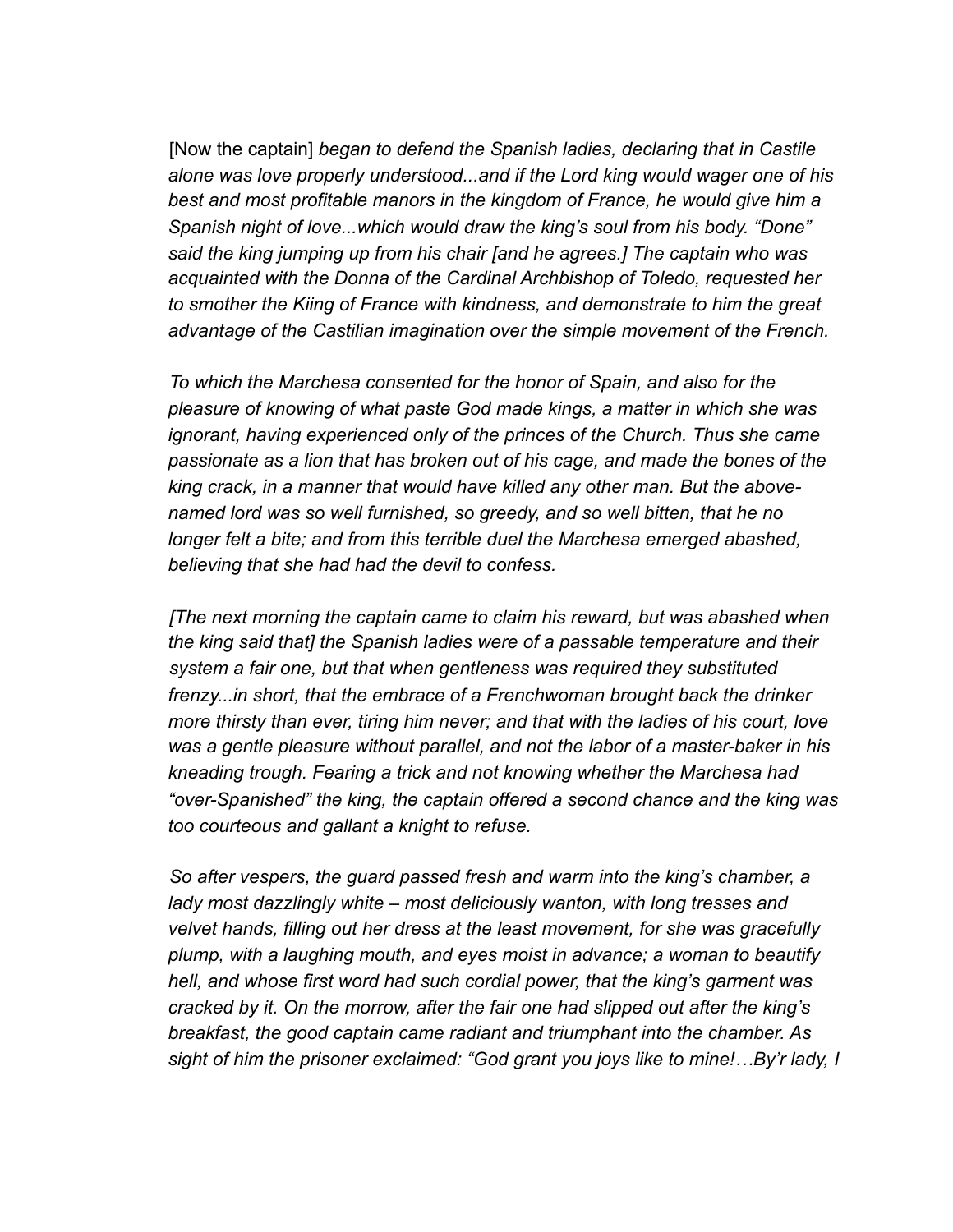*will not judge between the love of our lands, but will pay the wager." "I was sure of it," said the captain. "How so?" said the king. "Sire, it was my wife."* 

When not involved in this variety of sport, Francis I spent his time scheming to get freed. He promised to concede land and arranged to have his two young sons brought to Spain as ransom – one of them became his eventual successor Henry, of whom I'll speak again later. Part of the deal was that Francis would marry Charles's oldest sister Eleanor whom he'd met during the last weeks of his long captivity. It took four years before the marriage was consumated and then Queen Eleanor had to put up with her husband's open visits to his various mistresses.

Although he'd signed the humiliating Treaty of Madrid, as soon as Francis was back on French soil he got the pope to agree that the pact was invalid because it was made under duress. He allied with Suleiman the Magnificent (yes, the same Ottoman sultan who'd previously provided him with the "real Jew Doctor") and eventually the Ottomans conquered much of Europe reaching the edge of Vienna before they were defeated by Charles V in 1532. King Francis died in 1547 at age 53 – a victim of the bedroom, not the battlefield -- evidently the milk of a she-ass wasn't effective against his tertiary syphilis.

Emperor Charles V had several illegitimate children but was more discrete in his amorous affairs than his French brother-in-law – although, reputedly, his confessor urged him not to be led astray by "your wicked sensuality." This same confessor also advised Charles's against his habitual overeating. As he wrote, "I once wished your Majesty to do some penance for old sins, but if you would change this injunction into a firm resistance against gluttony, it will be to you as meritorious as flint and scourge." Charles paid no more mind to his confessor than to his physicians who urged him to eat wholesome rather than spicy foods. That was unacceptable and, as we shall see, he favored the advise of any quack who suggested a less drastic remedy.

I've mentioned that Charles V had the hereditary protruding "Hapsburg Jaw." He also suffered from epilepsy, small pox, asthma, dysentery, hemorrhoids, depression and as one of his doctors reported, "some slight indication of the French disease" – syphilis. Worst of all was his crippling gout which, of course, often was called the "rich man's disease" because it was caused by excess intake of purine-laden food. Court life featured lavish meals and Charles never shirked his gastric obligations – and opportunities. After a lifetime of gluttony and a sedentary lifestyle, his first attacks of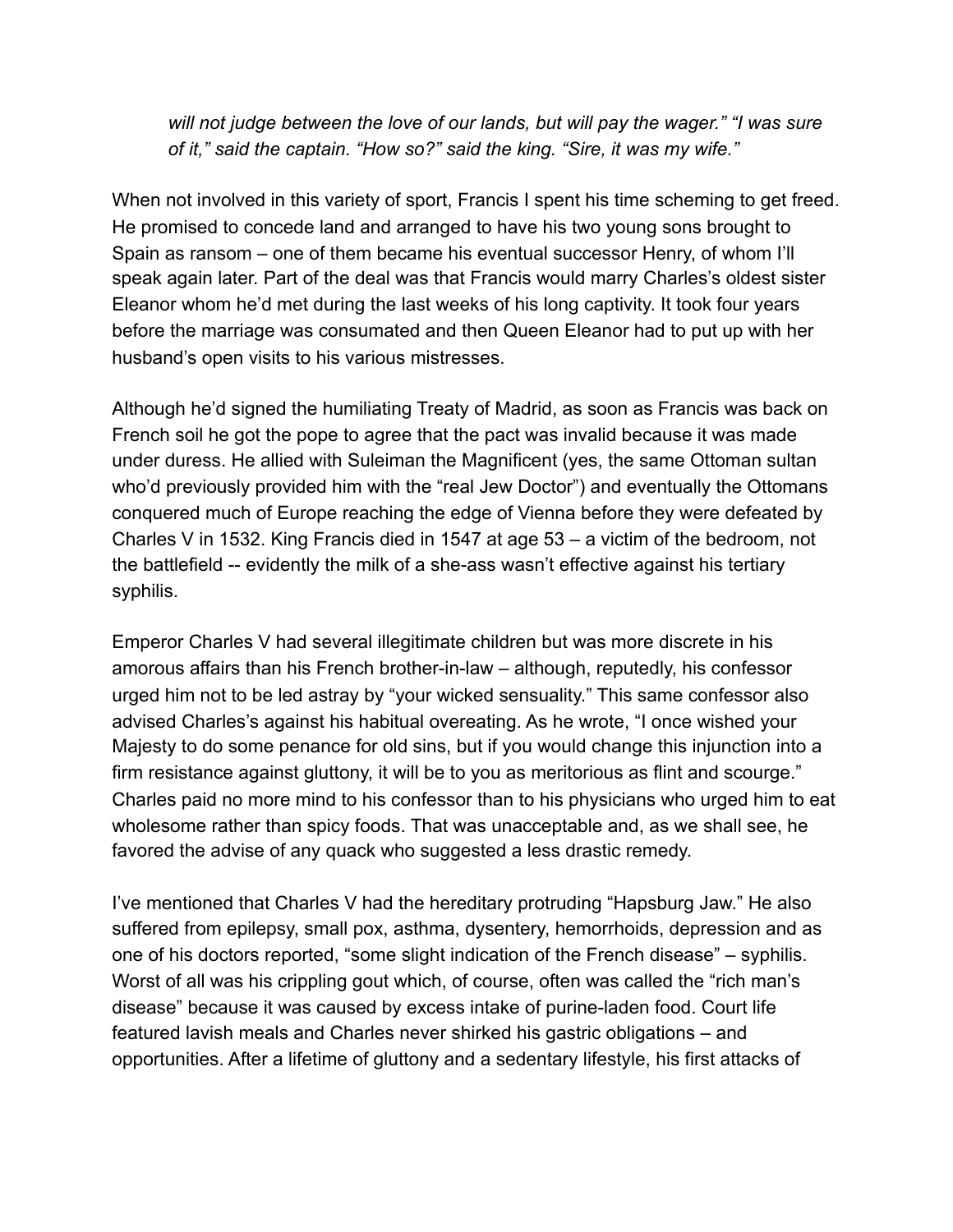gouty arthritis came by age thirty, then increased in frequency and severity so that late in life he needed a cane or was carried about in a litter.

The Emperor's daily routine was to arise at three or four in the morning – he had a sleep disorder and never rested for more than four hours. He'd have a snack when he woke up. At about 5:00 AM he had a light breakfast of capon stewed in milk and sugar and washed down with cold beer. After a mid-morning nap and then attending mass he proceeded to his midday meal – the court said that he went directly from mass to mess. It consisted of about twenty dishes --not tapas - - but large portions of organ meats like kidney, liver and heart. At about eight in the evening the light fish meal might feature a large dish of oysters or anchovies or sardines and around midnight there'd be a late snack with more rich foods. As described by a courtier, this last supper consisted of four courses of six dishes – a piece of roast, a slice of calf's head, a pate, some almonds or pine nuts. He used his fingers to eat, held his plate under his large chin, said not a word and paid no attention to the crowd watching him.

One member of his retinue lamented, "The main trouble lies in his belly and his ruinous gluttony, which is hateful to us, and which is such that even during his strongest attacks and torments of ill health he does not limit his eating and drinking of harmful things. Then the court is outraged, it cries out and rants against both the emperor's gluttony and fickleness -- and the indulgence and willingness of his accommodating physician." But what the Emperor wanted, the Emperor got. When his doctors' bleeding, purging and cupping failed to ease his pains, which sometimes would last for weeks on end, he listened to anyone who offered a panacea. Evidently he didn't have a "real Jew doctor" because they'd all been expelled – so I don't know whether he ever tried she-ass milk. However, he favored a herbal concoction called China Root which had recently been introduced into Europe from Turkey. Some of his doctors doubted its efficacy, but the Emperor believed that it helped so many others also took the royal remedy.

Yes, court life could be stressful for emperors and kings and it's a wonder that Charles lived to age 58 before he died, probably of malaria. He prided himself in outliving both Francis I and his son Henry, but in his last years the Emperor was so exhausted and disabled by gout, that he abdicated his thrones and moved to the gentler climate of Spain where he spent his last years in a monastery – not exactly leading a monkish life, but with a skeleton staff of thirty carrying him about in a Sedan chair as he gardened, shot pigeons and continued gastric overload. Some 450 years later, the tip of one of the Emperor's mummified fingers was examined and the diagnosis of gout was confirmed by microscopic evidence of uric acid crystals and tophi. (NEJM 8/3/06)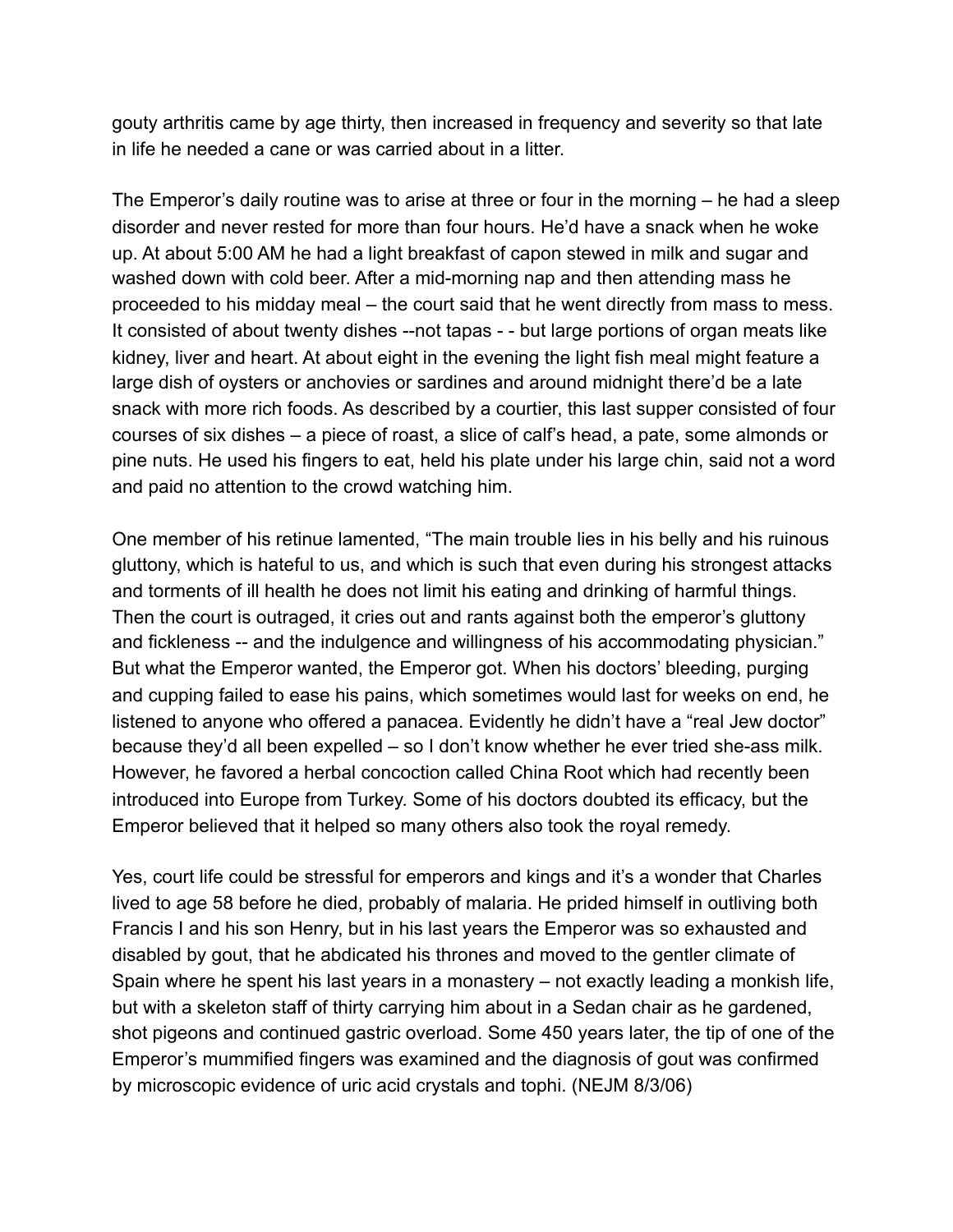Suleiman the Magnificent was the Turkish equivalent of Francis and Charles, their sometime ally and enemy and he also suffered from gout. Although I don't know the details of his Mediterranean diet, his personal doctor from 1536 to 1553 was Moses Hamen – a well respected Jew not only as a physician but as a philosopher and political adviser. Perhaps he was the same "Jew doctor" who was sent to heal the ailing Francis I with she-goat's milk. But there was jealousy among the sultan's court physicians and when Moses Hamen used a new method of rubbing an opiate ointment into Suleiman's aching leg, a Muslim rival complained that although it might provide temporary relief, in the long run it would be harmful. Moses Hamen was demoted, became depressed and died soon afterward. Another example of the perils of court life, even for favored physicians.

Finally, here's a medical encore which involves the next generation of kings of France and Spain – Henry II of France and Phillip II of Spain. They were just as quarrelsome as their fathers and, you may recall, Henry had been ransomed at age 6 in order to spring his father from the prison tower in Madrid and remained in captivity for six years. Years later after his father's death, he succeeded to the French throne and in 1558 after a major victory over Charles V, Henry arranged for a three day celebration of the peace treaty.

That ended the forty year struggle between the Hapsburgs and the House of Valois and to seal the deal, there was an arranged marriage between Henry's thirteen year old daughter Elisabeth (her mother was Catherine de Medici) and Charles's son Phillip II. In fact she was Phillip's third wife but he was too busy to attend the ceremony in Paris. He huffed that "Kings of Spain do not go after their brides." So he sent a proxy to represent him at the magnificent wedding at Notre Dame. Later there was a formal ceremony in Barcelona and apparently he gave up his mistress and they lived happily for about nine years when Elizabeth died in childbirth.

Undaunted by Phillip's absence at the royal wedding, King Henry II, by now a robust 40 years old, wasn't about to let that spoil the occasion. He loved to joust and arranged for a three day tournament to be held at the Place des Vosges -- but on the last day, the lance of a young guardsman accidentally pierced the King's visor, splintered and lodged in his right eye. There was extensive soft tissue injury but no evidence of a skull fracture. Neither the king's barber surgeon Ambroise Pare (who often is credited as being the father of modern surgery), nor other court physicians could do anything more than remove a few splinters and, of course, bleed him vigorously.